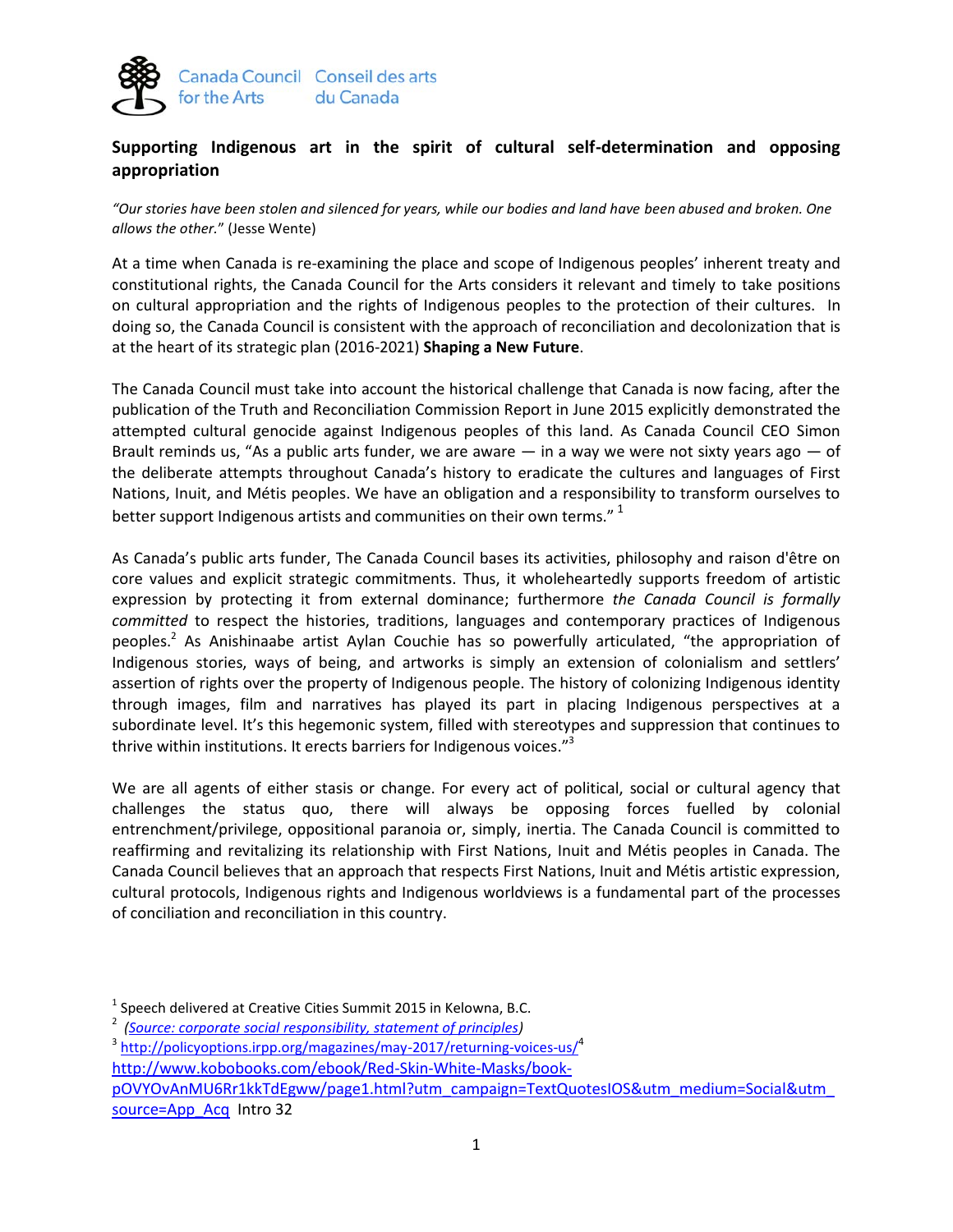

We understand this to mean that the customary and contemporary cultural and artistic practices of Indigenous peoples must remain in the control of Indigenous peoples and communities. In this context, the Canada Council affirms and supports the United Nations Declaration on the Rights of Indigenous Peoples, specifically Articles 11(1) and 31:

*Article 11* 

*1. Indigenous peoples have the right to practice and revitalize their cultural traditions and customs. This includes the right to maintain, protect and develop the past, present and future manifestations of their cultures, such as archaeological and historical sites, artefacts, designs, ceremonies, technologies and visual and performing arts and literature.* 

## *Article 31*

- 1. Indigenous peoples have the right to maintain, control, protect and develop their cultural *heritage, traditional knowledge and traditional cultural expressions, as well as the manifestations of their sciences, technologies and cultures, including human and genetic resources, seeds, medicines, knowledge of the properties of fauna and flora, oral traditions, literatures, designs, sports and traditional games and visual and performing arts. They also have the right to maintain, control, protect and develop their intellectual property over such cultural heritage, traditional knowledge, and traditional cultural expressions.*
- *2. In conjunction with indigenous peoples, States shall take effective measures to recognize and protect the exercise of these rights.*

By affirming the UNDRIP Declaration, the Canada Council commits to a nation-to-nation relationship with Indigenous peoples that is rights-based and comprehensive. By supporting and embedding the UNDRIP within our value system, we make clear a path forward to self-determination and cultural sovereignty for Indigenous peoples without compromising our support for artistic and creative expression.

The Canada Council has, and will always maintain its support of free expression and artistic independence for cultural creators and producers. But these freedoms are only actualized when they come with responsibility, reciprocity and respect. In this case, respect for the authority of Indigenous voices in the telling of *their* stories and an understanding of the role cultural appropriation has played in the oppression and violence against Indigenous peoples.

We must always be cognizant of the power dynamics that give rise to cultural appropriation and the politics of race and colonial privilege in Canada and that continue to exist. Indigenous peoples have been marginalized, stereotyped and maligned for centuries. Real reconciliation and decolonization must include acknowledgement and redress of this historic and current reality. As Dene scholar Glen Coulthard points out, "*authentic decolonization must directly confront more than mere economic relations; it has to account for the multifarious ways in which capitalism, patriarchy, white supremacy, and the totalizing character of state power interact with one another to form the constellation of power relations that sustain colonial patterns of behavior, structures, and relationships*."<sup>4</sup>

4 [http://www.kobobooks.com/ebook/Red-Skin-White-Masks/book](http://www.kobobooks.com/ebook/Red-Skin-White-Masks/book-pOVYOvAnMU6Rr1kkTdEgww/page1.html?utm_campaign=TextQuotesIOS&utm_medium=Social&utm_source=App_Acq)[pOVYOvAnMU6Rr1kkTdEgww/page1.html?utm\\_campaign=TextQuotesIOS&utm\\_medium=Social&utm\\_](http://www.kobobooks.com/ebook/Red-Skin-White-Masks/book-pOVYOvAnMU6Rr1kkTdEgww/page1.html?utm_campaign=TextQuotesIOS&utm_medium=Social&utm_source=App_Acq)

[source=App\\_Acq](http://www.kobobooks.com/ebook/Red-Skin-White-Masks/book-pOVYOvAnMU6Rr1kkTdEgww/page1.html?utm_campaign=TextQuotesIOS&utm_medium=Social&utm_source=App_Acq) Intro 32